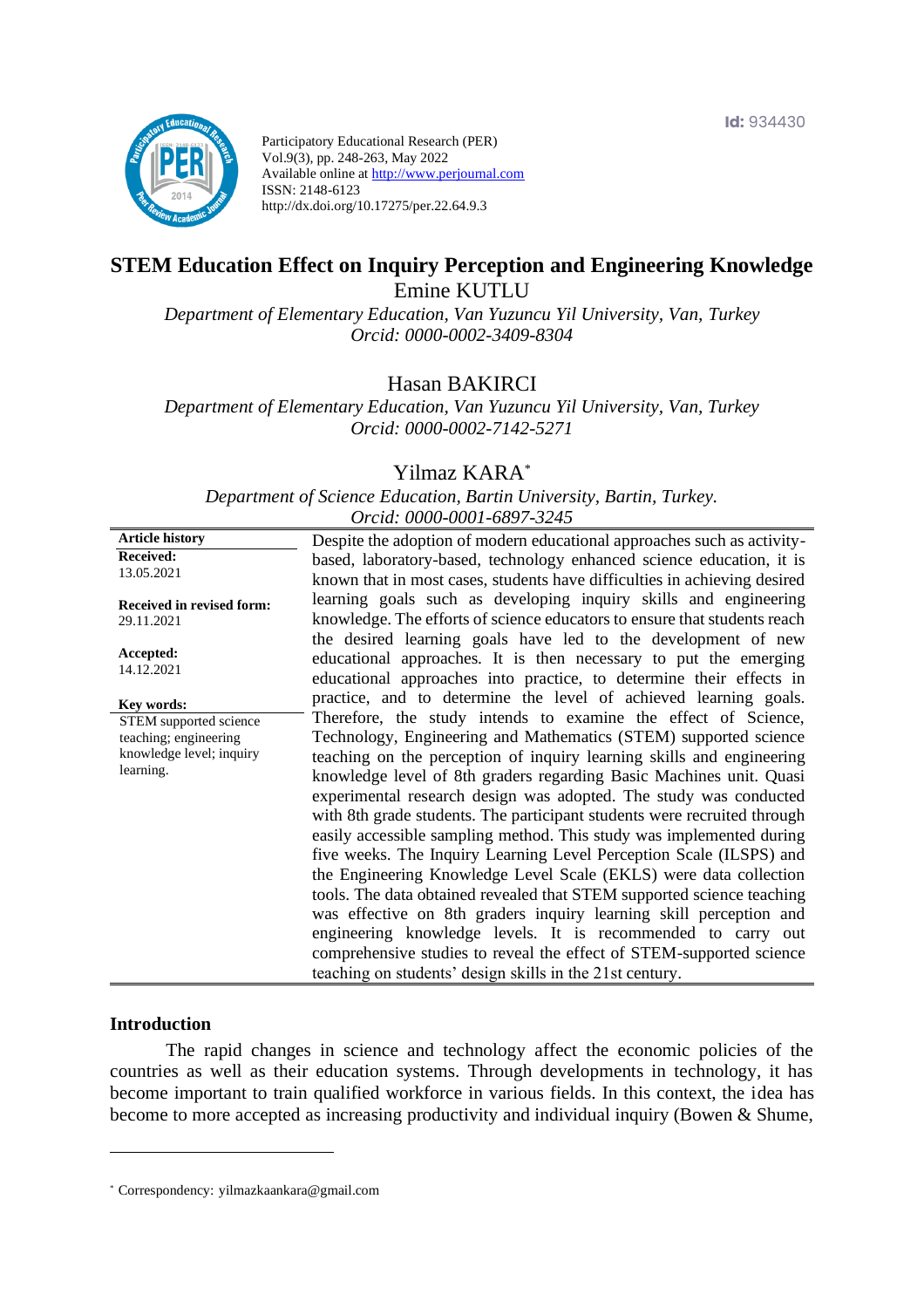2020). Within the scope of these developments, countries had to change their education policies for having the desired position in science and technology. Many countries have inclined to educational approaches that will provide individuals with 21<sup>st</sup> century skills in order to train qualified workforce. This situation has led to the emergence of new educational approaches. One of these educational approaches can be said to be STEM education (Purzer, Goldstein, Adams, Xie & Nourian, 2015).

STEM is an educational approach enable learners to gain problem solving and  $21<sup>st</sup>$  century skills through multidisciplinary understanding and engineering design (Bybee, 2010). As can be understood from this definition, this educational approach is seen to be an interdisciplinary approach. The aim of STEM education is developing a science-literate society, as well as to develop a workforce that understands STEM (Dugger, 2010). With the advancement of technology, it is among the economic and cultural goals of the countries to train qualified employees in the profession groups in STEM (Kennedy & Odell, 2014).

STEM education has features such as being student-centered, supporting students' high-level thinking skills, providing students with problem-solving skills, and enabling students to keep the acquired information longer in their mind (Siew & Ambo, 2020). One of the most important skills among the 21<sup>st</sup> century skills is the inquiry learning skill. STEM education based on reallife applications provides students with experiential and collaborative learning opportunities, encourages students to gain experimentally scientific principles, problem solving, inquiry and inquiry learning skills (National Science and Technology Council [NSTC], 2013). STEM based science teaching contributes to students' questioning of the problems that they encounter in daily life and producing solutions. It is among the aims of this education that students can find solutions to the problems that they encounter outside of school. With STEM education, the individual gains inquiry learning skills and produces solutions to daily life problems. From this point of view, the impact of science teaching assisted through STEM education on eighth grade students' inquiry learning skills makes this study important (Hu, Chiu & Chiou, 2019).

It is recommended that children from the early ages should gain an interdisciplinary perspective through mathematics, technology, engineering, and art in addition to the science courses, and gain skills in problem solving, questioning, conducting research and product development (Ministry of National Education [MoNE], 2016). The engineering design skills includes creating products and developing strategies for adding value to the created products by bringing students to the level of innovation with an interdisciplinary perspective on problem solving and combining the learned knowledge and skills in science courses through mathematics, technology and engineering (MoNE, 2018a).

Integration of STEM education with existing education system is considered to be in the economic sense of contribution to Turkey (Corlu & Capraro Capraro, 2014). In order to improve the innovation capacity of Turkey, there is a strong need of highly qualified STEM workforce. In this context, Turkey has prepared Vision 2023 and the 2014 Ministry of National Education (MoNE) strategic plan. Similarly, Turkish Industry and Business Association (TUSIAD) announced a responsibility report with an emphasize on a need to build up a strategy for STEM education so that students gain 21<sup>st</sup> century skills and grow up as questioning and analytical thinking individuals (TUSIAD, 2017). Therefore, TUSIAD (2017) stated that STEM is a key feature in global competition, attention should be paid to STEM awareness, and this will increase the quality of education as a result. MoNE has not remained indifferent to the reflection of rapidly changing science and technology on today's educational approaches, and in its 2023 Education vision, several studies were envisioned for students to gain  $21<sup>st</sup>$  century

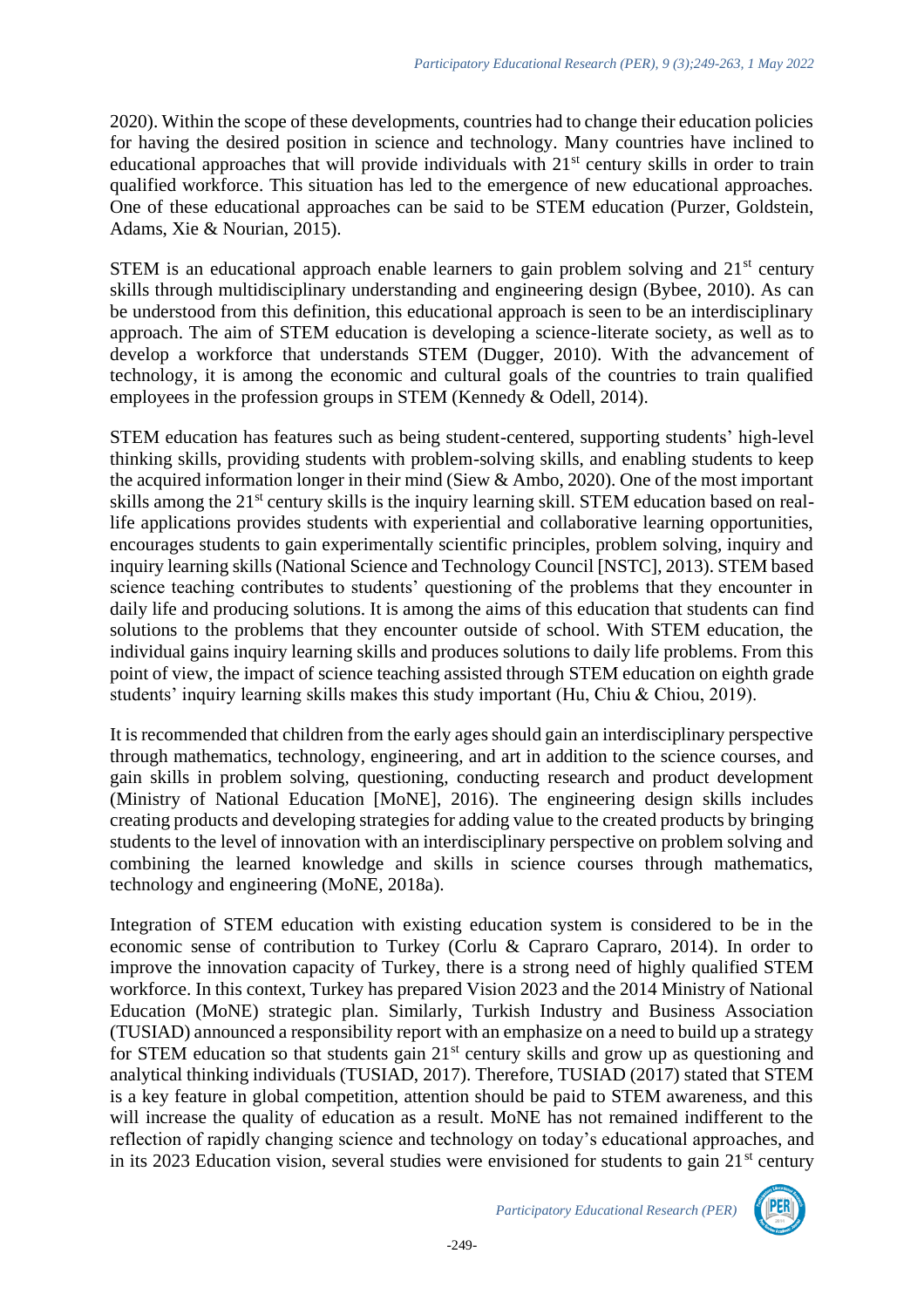skills such as design-skill workshops (MoNE, 2018b).

Design-skill workshops is designed as workshops associated with professions that attach importance to the use of psychomotor skills of students in line with a common goal at K12 levels. In these workshops, students will enjoy designing, making, and producing rather than knowing. Through the workshops, it is aimed for the student to get to know himself, his profession, and his environment. These workshops can be organized as concrete spaces so that students can acquire 21<sup>st</sup> century skills (MoNE, 2018). With the establishment of design-skill workshops and the inclusion of STEM education in its curricula, MoNE aims to raise students as producers and individuals with 21<sup>st</sup> century skills by not being indifferent to the educational approaches of our age.

The engineering design process acts as a catalyst that carries the four main disciplines of STEM in the same environment. In this process, students gain a holistic perspective that includes other disciplines while solving problems (Benek & Akçay, 2022). In addition, it is possible to consolidate science education through the engineering design process, since it is linked to STEM disciplines (Bybee, 2010). Students become open to new learning by gaining experience such as scientific inquiry, scientific research, and setting up experiments in the engineering design process, and these points play an active role for meaningful learning. In addition, students' experience of processes such as questioning and learning by doing-living are among the points where the science teaching and engineering design process intersect with each other (Luo, So, Li, & Yao, 2021). The bridge between producing solutions to problems for both disciplines initiate the process of inquiry, and a cognitive mobility is experienced in the student for this (Purzer et al., 2015). Scientific research process in science continues with a question and the hypothesis, data and analysis/synthesis steps that will answer this question. The engineering process, on the other hand, results in a problem, steps that will bring a solution to this problem and presenting a prototype (National Research Council [NRC], 2012).

Most of today's educational approaches aim to enable students to experience daily life problems and to gain the skills of generating solutions to these problems. In addition, it is emphasized that students gain inquiry learning skills and become science and technology literate and are raised as individuals who produce in changing living conditions by gaining engineering skills. In line with this and similar economic and social purposes, STEM education was included in the Science Curriculum (Kırıcı & Bakırcı, 2021). With the inclusion of STEM education in the program, it became apparent that teachers should do their lessons according to this educational approach while teaching science. Thus, the conducted study is considered to be important to present an exemplary application for this understanding of education by applying STEMsupported science teaching in the teaching of "Basic Machines" unit and creating a learning environment based on this application. In addition, it is also considered that this study is assumed to make contributions to the research focusing on students' acquisition of  $21<sup>st</sup>$  century skills.

Limited number of studies was found on STEM activities related to the "Basic Machines" unit within the scope of the science course (Sinatra, Mukhopadhyay, Allbright, Marsh & Polikoff, 2017). What makes this study different from other studies is the development of the activities in the "Basic Machines" unit and investigating its effect on the student's perception of inquiry learning skills and engineering knowledge. In this context, the study is assumed to contribute to new studies and developed STEM activities through the study for the Basic Machines unit will provide resources as teaching material for science teachers. In the same vein, it is important in terms of being an exemplary guide material for the development of STEM activities in other

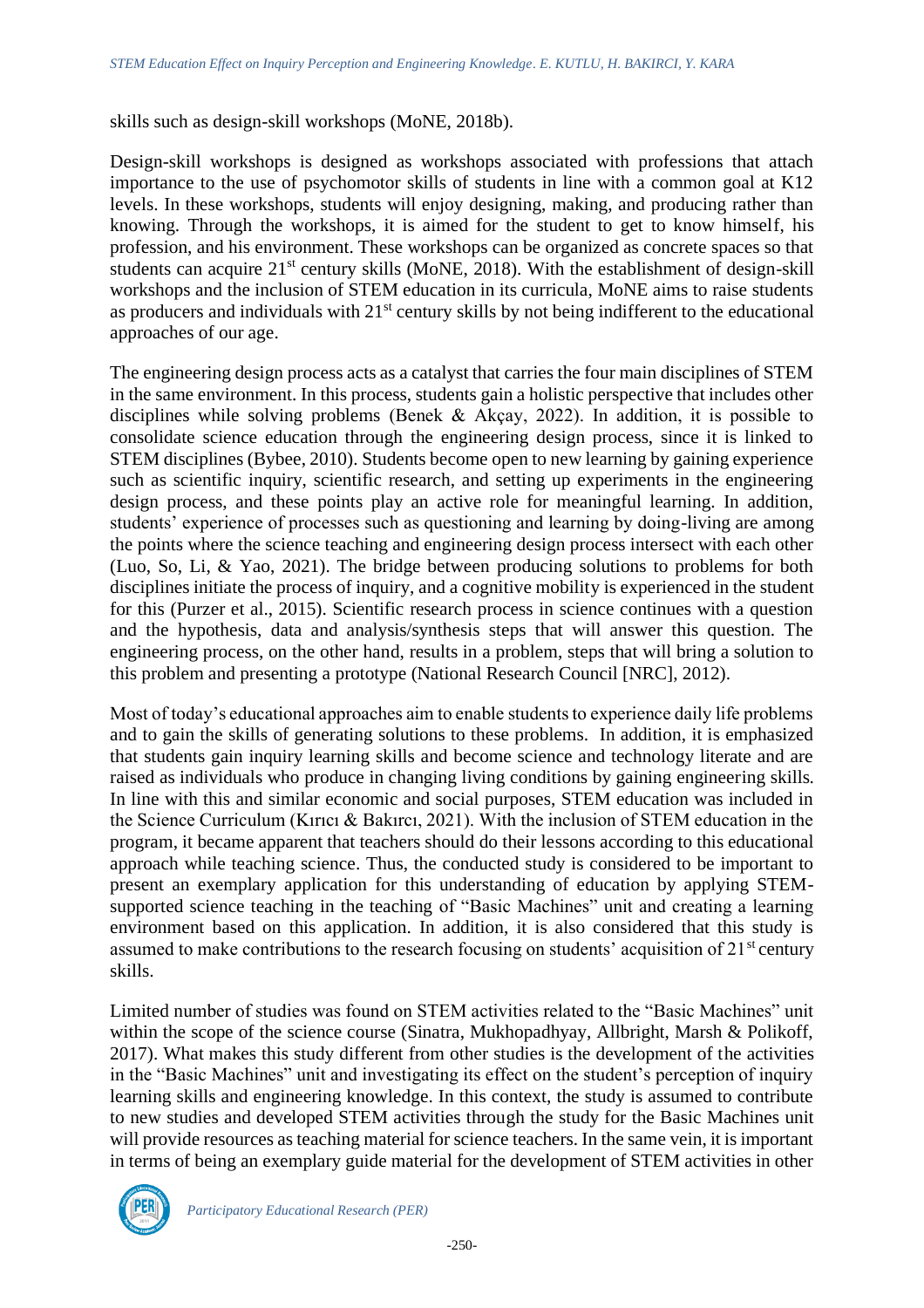units of the science course for new researchers. Finally, it is believed that these guide teaching materials will play an important role in providing eighth grade students with 21<sup>st</sup> century skills. Therefore, the main problem of this study is "Does STEM supported science education have an effect on  $8<sup>th</sup>$  grade students' perception of inquiry learning skills and engineering knowledge within the scope of the unit of Basic Machines?". In parallel, the sub-problems are defined with respect to inquiry learning skills and engineering knowledge.

- (1) 1. Do the practices in experimental and comparison groups have an effect on eighth grade students' perceptions of inquiry learning skills?
- (2) 2. Do the practices conducted in the groups have an impact on the engineering knowledge level of  $8<sup>th</sup>$  graders?

## **Method**

### *Research Design*

To examine the impact of STEM implementation, the researchers followed the quasiexperimental design. This design is preferred if there is one or more of the groups that were previously formed in a way other than random distribution. But the formed groups are randomly assigned as experimental and comparison groups, but care is taken to ensure that the participants are as similar as possible (Cepni, 2011). Since the implemented teaching on  $8<sup>th</sup>$  graders' inquiry learning perception and engineering knowledge levels was investigated, the quasi-experimental design was adopted. Two of the classes previously created by the school administration were included in the study. There are five eighth grade classes in the implementation school. To identify the classes required for the research, one of them assigned as the experimental while the other as the comparison group, by considering previous year science exam score averages of the students.

#### *Research Group*

All students included into the research group were at  $8<sup>th</sup>$  grade in the same secondary school in Antalya. The research group was included 37 students. The comparison group comprised 19 students while the experimental group consisted of 18 students. Easily accessible sampling was preferred to determine the research group. Variables such as the researcher working at the school where the application was performed, the experiment, allowing the comparison of the comparison group and being economical were effective in the selection of this sample. Therefore, this sample provides speed and practicality to the research (Çepni, 2011).

## *Data Collection Tools*

## *Inquiry Learning Skills Perception Scale (ILSPS)*

ILSPS was used in the study which was developed by Balım and Taşkoyan (2007). The scale is 5- point Likert type including 23 items. The validity analysis conducted by Balım and Taşkoyan (2007) revealed that there were 23 items listed in three dimensions. Dimensions are named as "Positive Perception", "Negative Perception" and "Inquiring the truth perception". While there are 9 items in the "Positive Perception" dimension, there are seven items in the "Negative Perception" and "Inquiring the truth perception" dimensions. The reliability value was 0.84 which is calculated in terms of Cronbach Alpha. The reliability coefficient was found for the "Positive Perception", as 0.67, for the "Negative Perception" as 0.73 and for the

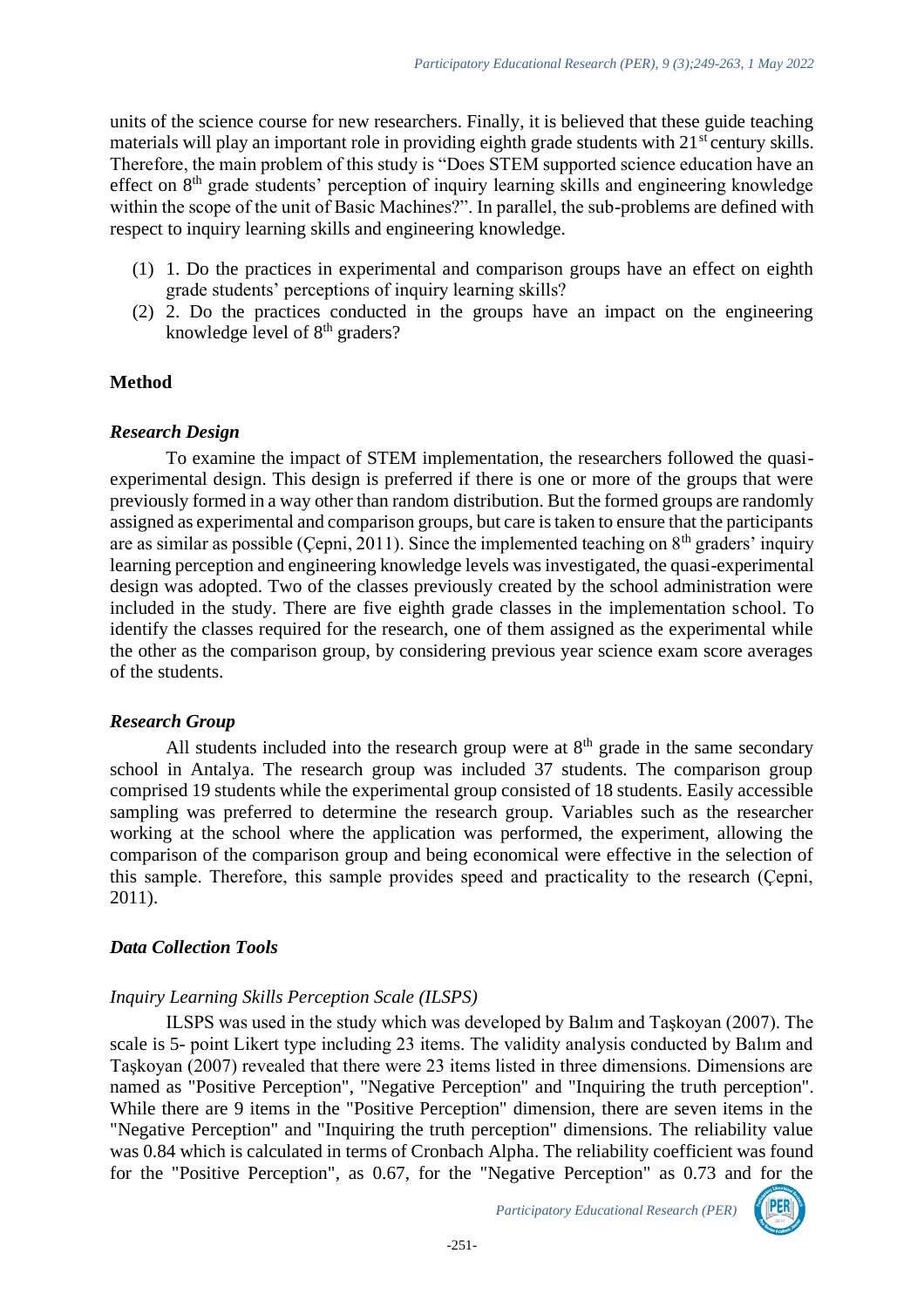"Inquiring the truth perception" as 0.71 (Balım & Taşkoyan, 2007). Before the implementation, the researcher of this study applied ILPSP to 100 students of eighth grade for the reliability issues. Positive perceptions Cronbach Alpha coefficient was 0.69, negative perceptions Cronbach Alpha coefficient was 0.72, perceptions of questioning accuracy were determined as Cronbach Alpha coefficient 0.75. In this way, it was concluded that the scale could be used for the study.

## *Engineering Knowledge Level Scale (EKLS)*

The Engineering Knowledge Level Scale (EKLS) developed by Harwell, Moreno, Phillips, Guzey, Moore & Roehrig (2015). The Turkish adaptation of the EKLS was realized by Aydın, Saka, and Guzey (2018). Although the scale was included 15 items, it is onedimensional and multiple choice. It was created with four options considering the student level. The reasons for preparing the scale as multiple choice are the fact that the teacher can make the assessment in a short time for crowded classes and the cost is cheap. The measuring tool aims to measure the definition of engineering, how engineers work, and engineering design processes (Aydın, Saka, & Guzey, 2018). According to Guttman Split-Half reliability analysis results, the reliability coefficient for the measuring tool was determined as 0.71. Three field experts were consulted and the compliance with the field was checked for the validity of the EKLS content in the trial form translated into Turkish. While determining the experts, it was taken into account that they had studies on scale development and that they were a faculty member in the department of measurement and evaluation. After the field experts examined the measurement tools, corrections were made in the measurement tools in line with the suggestions and the measurement tools were finalized. A linguistic equivalence analysis was proceeded to investigate the consistency between the Turkish and English scale format, which were obtained after the necessary arrangements.

The researcher recalculated the EKLS reliability for the study group. It was primarily implemented to 100 students from eighth grader. The obtained scores were listed in descending order, 27% of the high scorers were identified as the upper group. While 27% of the low scorers were defined as the lower group. The equivalent half-way method was used to test the reliability of EKLS (Kalaycı, 2005). With the help of this method, the inter-half correlation coefficient of the test was found to be 0.78, and the reliability of the whole test was determined as 0.87. Since this value approaches one, it is considered to be a reliable value (Büyüköztürk, 2017).

## *Implementation Process*

The implementation period took place in 5 weeks (20 lesson hours). The experimental group had the implementation in the design workshop while the comparison group in the classroom. The implementation was proceeded in accordance with STEM supported 5E model in the experimental group while comparison group had 5E learning model. All the implementation processes were conducted by the same researcher.

Before the research, STEM activities were developed in accordance with the Basic Machines unit objectives of the science curricula. Various activities were carried out by making use of http://www.morpakampus.com and http://www.eba.gov.tr websites suitable for the subject headings for learners to enable better understanding of the issues possible to have difficulties and to support the technology discipline. Below is a screenshot of the activities used on these web sites.

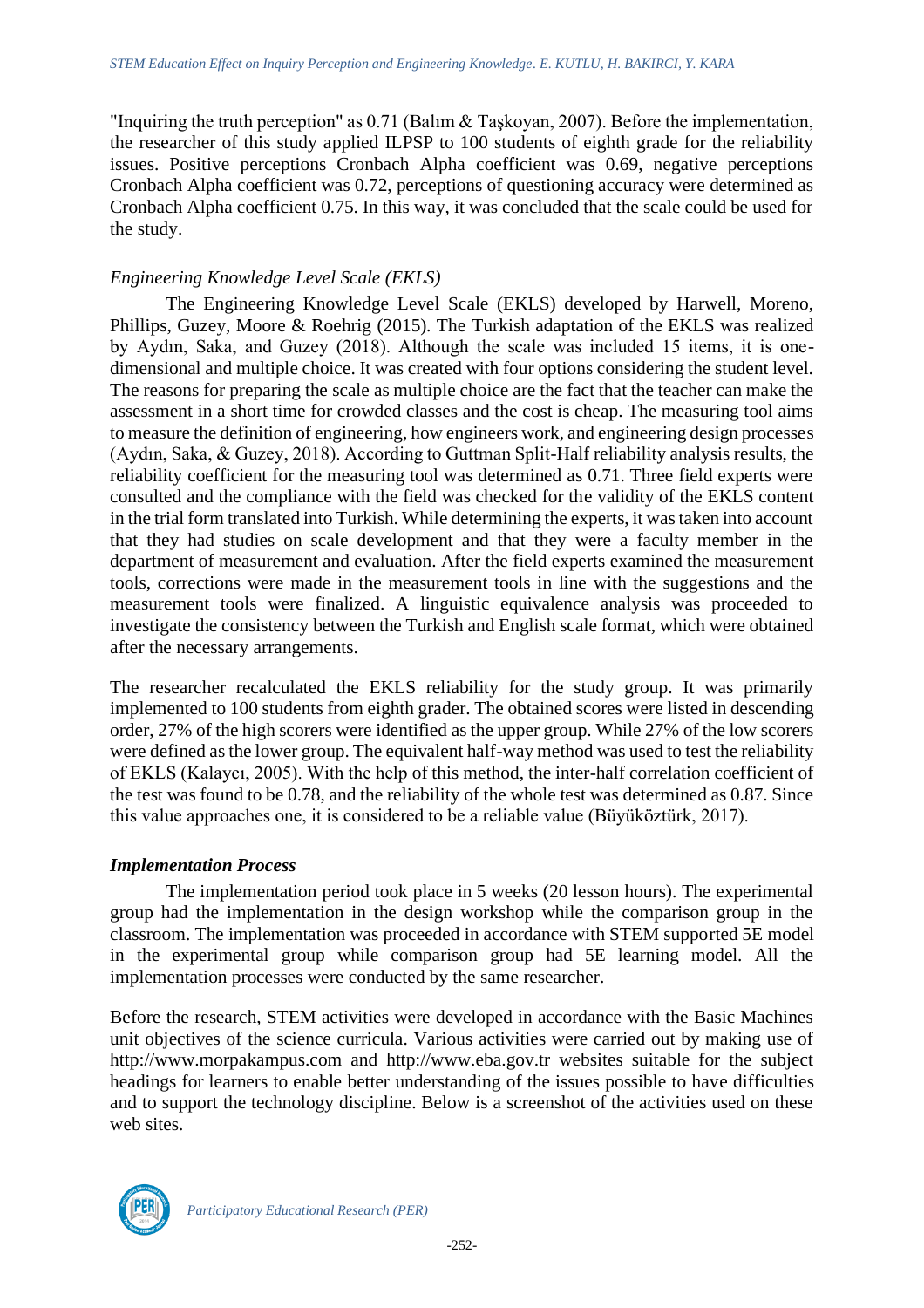

Figure 1 Screenshots of the activities

The activities are arranged in a way that enables the participants to design the lever, pulleys, inclined plane, spinning wheel and ferries wheel (compound machine) materials to support the engineering discipline with simple materials given to them in accordance with the unit topics.

## *Implementation in the Experimental Group*

The first topic of the first week is leverage. The teacher entered the classroom with the prepared activities for STEM education and the materials to be used in the activity. The teacher divided the class into five groups of four within the scope of the collaborative learning method. The teacher asked students to read the problem situation on the activity sheet with their group mates.



## **Problem Situation:** Reading the words of

Archimedes "Give me a leverage, let me move the world" from the science textbook, Adem decides to build his own lever in the garden to understand how to achieve this. What should Adem, who has a 50 cm long board, do to lift 0.05 kg tennis ball and 0.650 kg basketball?

Figure 2 Archimedes leverage to lift the world

The students who examined the problem situation were asked to address the first instruction "1. What could be the solution / solutions to solve the problem situation of the mechanism you will design?" by discussing with their group. They were asked to produce an answer by discussing with their group friends. At this stage, the entrance phase of the 5E learning model was taken into consideration and the science discipline was used. The aim here is to encounter the students with a problem situation from daily life, increase their motivation by attracting their attention, and enable them to provide solutions for the problem situation.

In the exploration phase, the teacher asked students to write down the information they found in the activity sheet, with the instruction "2. Discuss and write down what kind of information you need for the mechanism you will design" with your group.

In the explanation phase, the teacher started to teach the subject of leverage in accordance with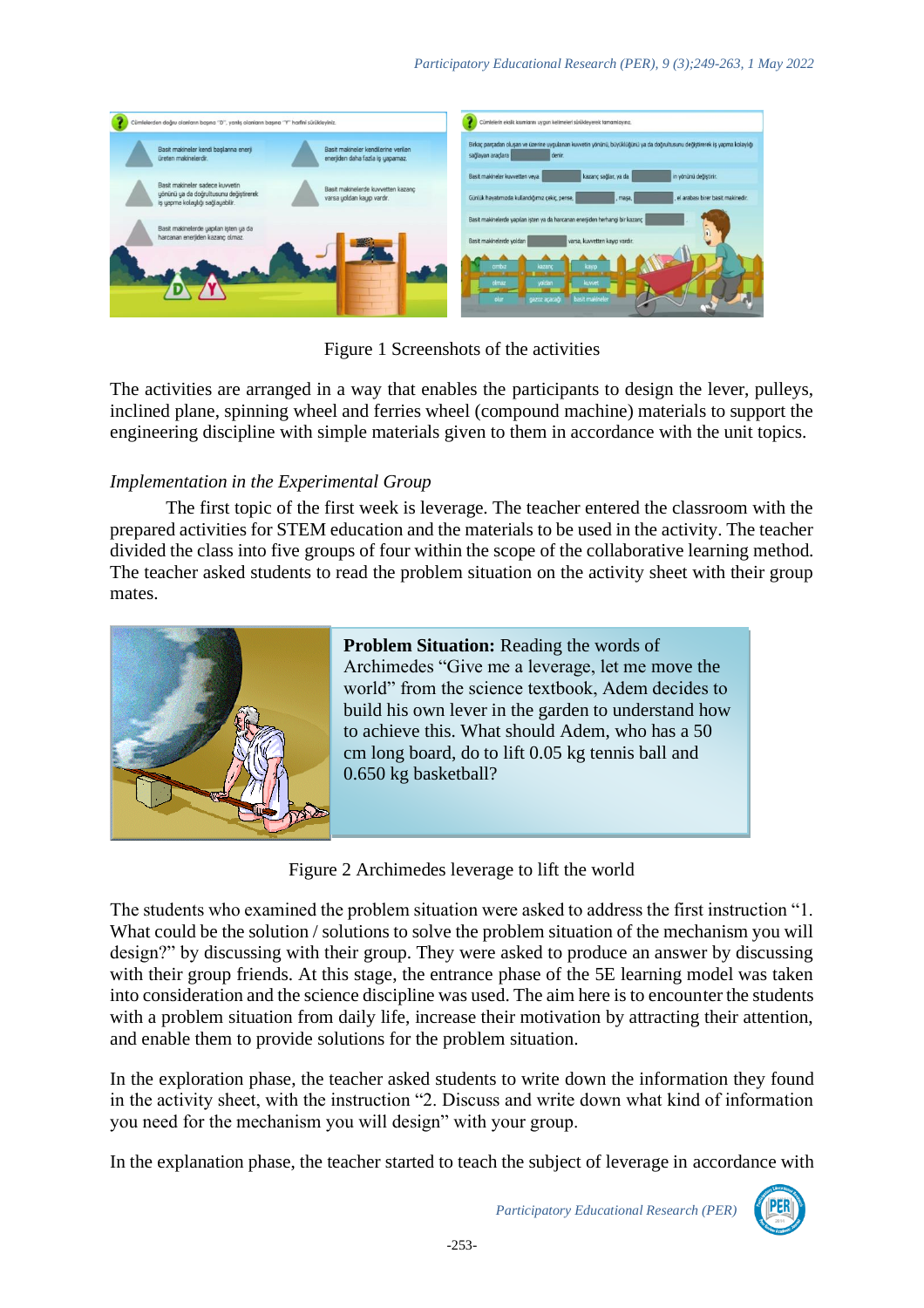the Science Curriculum, based on the knowledge acquired by the students. While the teacher was teaching the subject, he also resorted to the smart board in the classroom, which is the application of the Ministry of Education, and educational software programs such as Education Information Network and Morpa Campus.

During the elaboration phase, the teacher asked the students to make the third instruction as "3. Compare the solution suggestions of each member of your group for the problem situation and decide how to find the most appropriate solution for the group and draw your designs in detail in the space below" on the activity papers together with their group in order to associate science subjects with engineering discipline. While answering this instruction, the students chose the materials that they could use for the design, together with their group. After these steps were followed, the students started to make their designs with their group.

In the evaluation phase, the students who completed the design were asked to evaluate the information and activity learned by answering the questions in the "Let's Evaluate Ourselves" section as "4. Are there any parts that do not work when you test your design? What would you like to change if you wanted to redesign your layout?" and "5. When designing your product, please write down the used information". Then students were supposed to share their designs with class after completing the activity evaluation. At this time, the teacher evaluated the designs of the students and the process with the rubrics that prepared beforehand for the process and product evaluation. From the STEM activities evaluation rubric, students can get a minimum of 5 points and a maximum of 20 points. The rubric used in evaluating the activities is presented in Table 1.

| <b>Qualifications</b>                                  | Weak<br>(1p) | <b>Medium</b><br>(2p) | Good<br>(3p) | <b>Excellent</b><br>(4p) |
|--------------------------------------------------------|--------------|-----------------------|--------------|--------------------------|
| The group understands the problem situation and offers |              |                       |              |                          |
| solutions.                                             |              |                       |              |                          |
| The group makes a suitable design for the problem      |              |                       |              |                          |
| situation.                                             |              |                       |              |                          |
| The design of the group is clear and straightforward.  |              |                       |              |                          |
| The group has created the design.                      |              |                       |              |                          |
| The design of the group aimed to solve the problem     |              |                       |              |                          |
| situation.                                             |              |                       |              |                          |

### Table 1. STEM Activities Evaluation Rubric

In the following weeks, the teaching of the lessons was implemented as explained in the first week. The activities carried out each week and the recommended course hours are given in table 3.

| Table 2. List of activities and durations |  |
|-------------------------------------------|--|
|-------------------------------------------|--|

| <b>Subject</b>        | <b>Activity Name</b>    | <b>Suggested Duration (hours)</b> |
|-----------------------|-------------------------|-----------------------------------|
|                       | Leverage Design         |                                   |
|                       | Reel Design             |                                   |
| <b>Basic Machines</b> | Inclined Plane Design   |                                   |
|                       | Spinning Wheel Design   |                                   |
|                       | Compound Machine Design |                                   |

## *Implementation in the Comparison Group*

The comparison group were enabled to learn in terms of 5E learning model in accordance with the 2018 Science Curriculum. The textbook was used as a resource. In Turkey, the textbook is defined by the MoNE for all Pre-K and K12 education. The MoNE prepares the

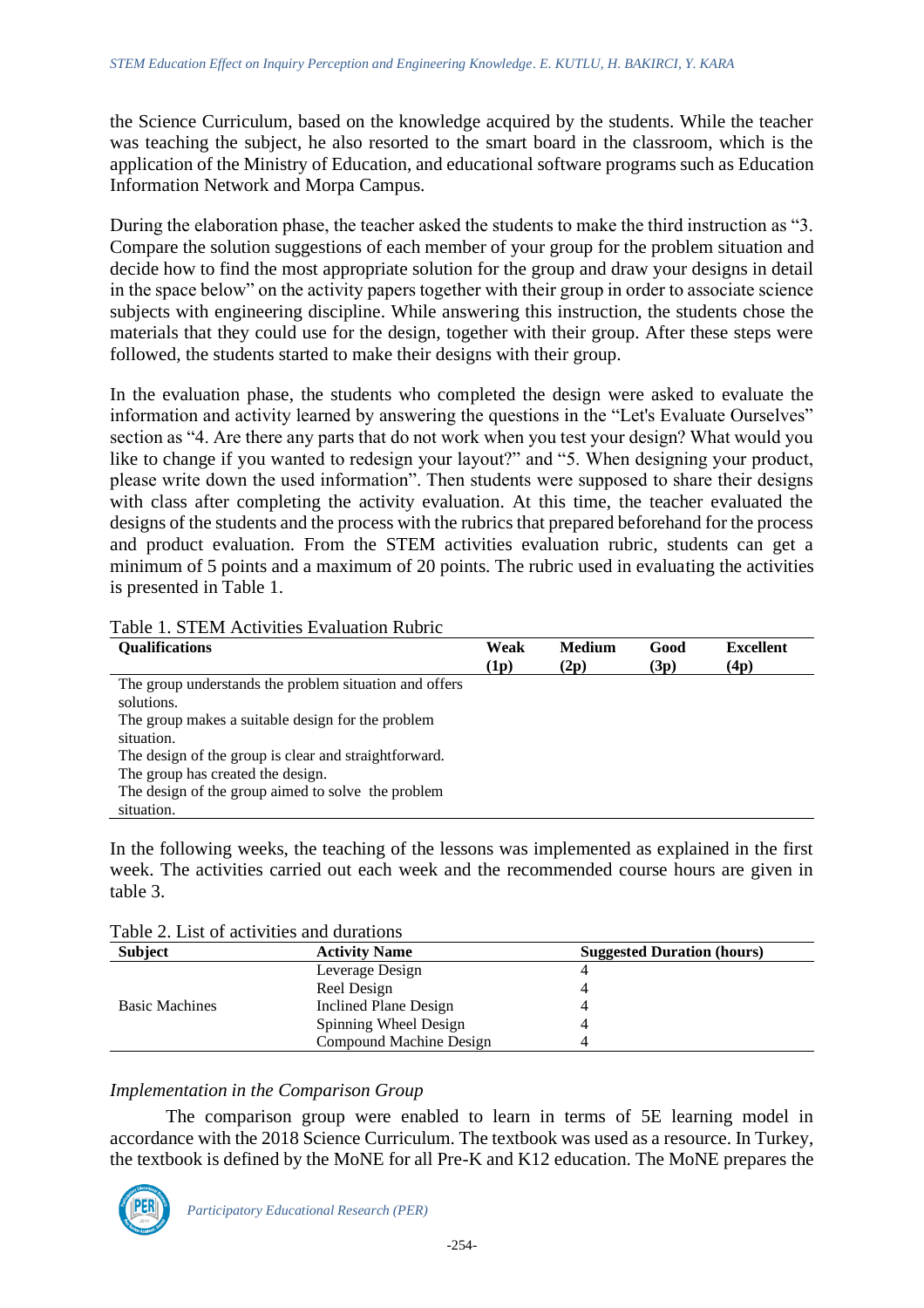textbooks, publishes, and send them to the schools for free. During the entrance phase of the lesson, the teacher about the unit of basic machines showed the students a 50-second sequence from the video "The Story of Machines". About the video, the teacher asked the students questions such as "What did this documentary evoke in you?". In this way, the students' prior knowledge and readiness levels were tried to be determined. During the exploration phase, the teacher showed the students the pictures of the tools such as handcart, nut pick and tweezers and asked the students to explain what they were. Then, as additional examples, the teacher showed pictures of tools such as pieces of wood and water glasses and asked them to explain what happened in them. After this stage, the teacher asked the students to explain what similarities and differences exist between the first examples and the second examples. The teacher aimed to enable the student to discover information by using the discovery strategy. In the explanation phase of the lesson, after completing the exploration phase, the teacher started to teach students leverage. While the teacher was teaching the students the levers, the students were enabled to construct the basic concepts related to the subject in their mental structures by means of lecture, discussion, and question-answer method. During the elaboration phase, the teacher asked the students to do the activity "Let's Leverage" on the 8<sup>th</sup> grade science textbook around the subject they learned. At this stage, the teacher provided the students the opportunity to apply the gains they learned in the course in daily life. During the evaluation phase of the lesson, the teacher applied the questions in the activity to measure what the students learned about leverage. Other activities benefited from the textbook are presented in a Table 3.

|  | Table 3. Activities of the comparison group |  |
|--|---------------------------------------------|--|
|  |                                             |  |

| Reference textbook                | Name of the activity     | Page number |  |
|-----------------------------------|--------------------------|-------------|--|
|                                   | Let's Use Reels          | p.165       |  |
| MoNE $8th$ grade science textbook | Let's Leverage           | p.170       |  |
|                                   | The Story of the Stapler | p.178       |  |

In the next weeks, the activities were performed in the way similar to first week. The Basic Machines unit was covered in accordance with 5E model in the comparison group in the similar duration with the experimental group.

#### *Data Analysis*

The obtained data through ILSPS was computed in a Statistical Package for the Social Sciences (SPSS 22.0). The data was run for the normality analysis with the Shapiro-Wilk test which indicates whether the data transferred to the statistics program showed normal distribution. The test revealed that obtained ILSPS data was not overlap with the normal distribution (p<0.05). So, nonparametric tests were conducted for the data obtained through the ILSPS. Therefore, Mann Whitney U-Test was proceeded for comparing the groups as well as Wilcoxon Signed-Ranks Test. The normality analysis of the obtained data through ILSPS is provided in Table 4.

|  |  |  |  |  |  | Table 4. ILSPS Pre and Post Test Normality Analysis Table |  |
|--|--|--|--|--|--|-----------------------------------------------------------|--|
|--|--|--|--|--|--|-----------------------------------------------------------|--|

|                             | <b>Test</b> |                  | Kolmogorov-Smirnov |       |                  | <b>Shapiro-Wilk</b> |       |  |
|-----------------------------|-------------|------------------|--------------------|-------|------------------|---------------------|-------|--|
| <b>Groups</b>               |             | <b>Statistic</b> | df                 | Sig.  | <b>Statistic</b> | df                  | Sig.  |  |
| Experimental-<br>Comparison | Pre         | 0.147            | 37                 | 0.042 | 0.905            | 37                  | 0.004 |  |
| Experimental-<br>Comparison | Post        | 0.228            | 37                 | 0.000 | 0.822            | 37                  | 0.000 |  |

The data obtained in the EKLS were also loaded into the statistical program and the necessary parameters were examined. In EKLS, correct responses scored with 1 point while false

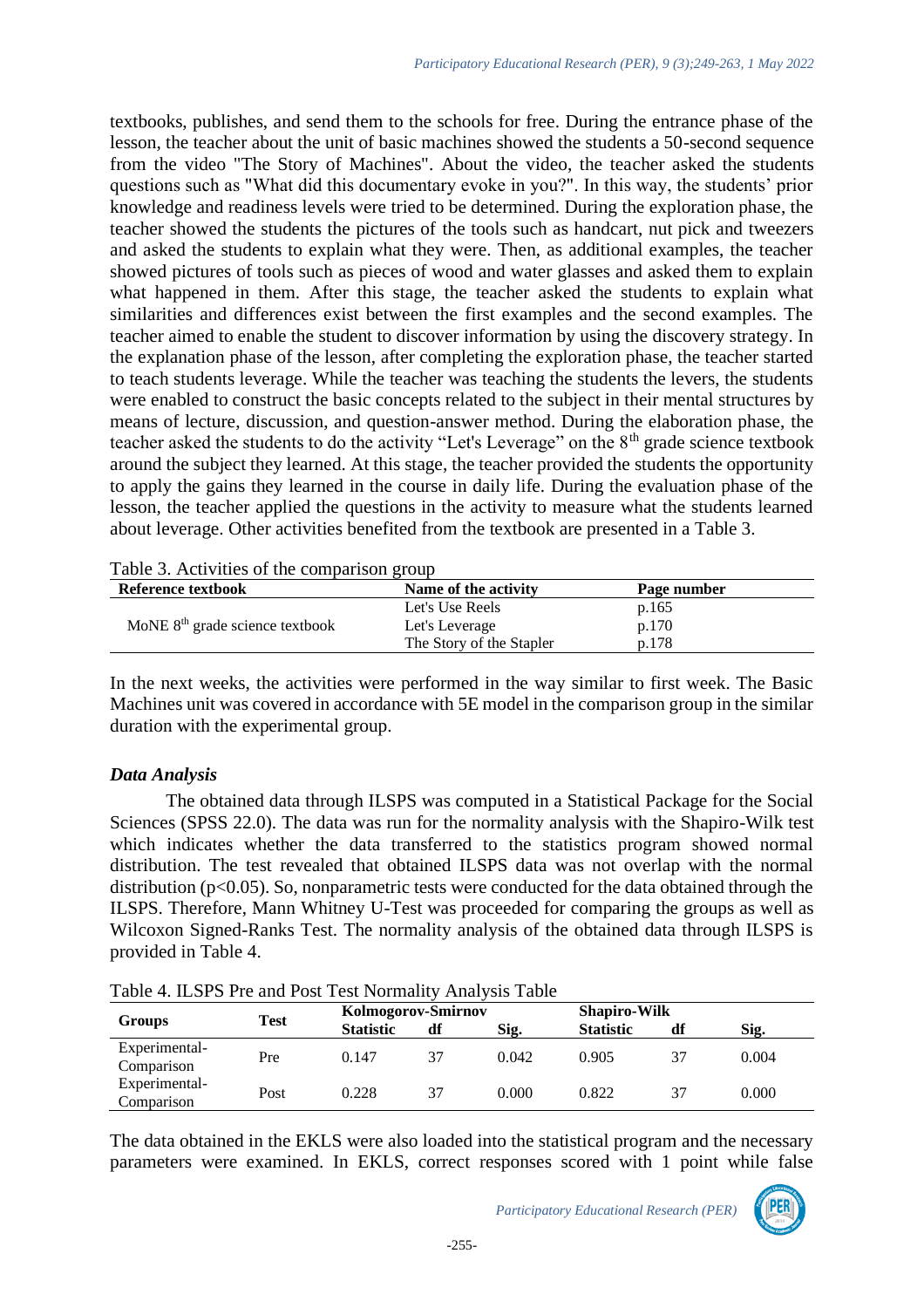responses with zero. Then, the points that the students got in each question and their total test scores were calculated. The data were run for the normality analysis with the Shapiro-Wilk test which indicates whether the data transferred to the statistical program showed normal distribution. The analysis did not point to a normal distribution  $(p<0.05)$ . So, Wilcoxon Signed-Rank in addition to Mann-Whitney U tests were considered to be appropriate for further analysis in terms of the normality analysis results did not indicated normal distribution and the sample size was the least in the ranking scale. The normality analysis of the obtained data through EKLS is given in Table 5.

| <b>Groups</b>               | <b>Test</b> |                  | Kolmogorov-Smirnov |       |                  | <b>Shapiro-Wilk</b> |       |  |
|-----------------------------|-------------|------------------|--------------------|-------|------------------|---------------------|-------|--|
|                             |             | <b>Statistic</b> | df                 | Sig.  | <b>Statistic</b> | df                  | Sig.  |  |
| Experimental-<br>Comparison | Pre         | 0.194            | 37                 | 0.001 | 0.895            | 37                  | 0.002 |  |
| Experimental-<br>Comparison | Post        | 0.186            | 37                 | 0.002 | 0.900            | 37                  | 0.003 |  |

Table 5. EKLS Pre and Post Test Normality Analysis Table

### **Findings**

### *Findings obtained through the ILSPS*

Mann Whitney U-Test results between the pre-test and post-test ILSPS scores are given in Table 6.

| <b>Test</b> | Group        |    | <b>Mean Rank</b> | <b>Total Rank</b> |         |      |
|-------------|--------------|----|------------------|-------------------|---------|------|
| Pre         | Experimental | 19 | 18.87            | 358.50            |         |      |
|             | Comparison   | 18 | 19.14            | 344.50            | 168.500 | .939 |
| Post        | Experimental | 19 | 28.00            | 532.00            | .000    | .000 |
|             | Comparison   |    | 9.50             | 171.00            |         |      |

Table 6. Comparison of ILSPS Pre Test and Post Test Scores

In Table 6, there is no statistically significant difference between the inquiry learning perception levels between the groups regarding the pre-test scores of the groups ( $U = 168.500$ ,  $p > 0.939$ ). But there is a statistically significant difference in favor of the experimental group with respect to inquiry learning perception levels ( $U = .000$ ,  $p < 0.05$ ). Mann Whitney U-Test results of ILSPS sub-dimensions are given in Table 7.

|  |  |  |  |  | Table 7. Comparison of Post-Test Scores from ILSPS Sub-dimensions |
|--|--|--|--|--|-------------------------------------------------------------------|
|--|--|--|--|--|-------------------------------------------------------------------|

| <b>Test</b> | <b>Subdimensions</b>      | Group        | N  | <b>Mean Rank</b> | <b>Total</b><br>Rank |      | P    |
|-------------|---------------------------|--------------|----|------------------|----------------------|------|------|
| Post Test   | Positive perception       | Experimental | 19 | 28.00            | 532.00               | 0.00 | 0.00 |
|             |                           | Comparison   | 18 | 9.50             | 171.00               |      |      |
|             | Negative perception       | Experimental | 19 | 27.84            | 529.00               |      | 0.00 |
|             |                           | Comparison   | 18 | 9.67             | 174.00               | 3.00 |      |
|             | Inquiring<br>the<br>truth | Experimental | 19 | 28.00            | 532.00               |      |      |
|             | perception                | Comparison   | 18 | 9.50             | 171.00               | 0.00 | 0.00 |

In Table 7, there was a statistically significant difference in the sub-dimensions of the inquiry learning perception levels between the groups regarding the post-test scores groups (Positive perception  $U = 0.00$ , p <0.05; Negative perception  $U = 3.00$ , p <0.05; Inquiring the truth perception  $U = 0.00$ , p < 0.05). It is seen that this significant difference is in favor of the experimental group in the post test. Paired comparison of ILSPS scores through Wilcoxon

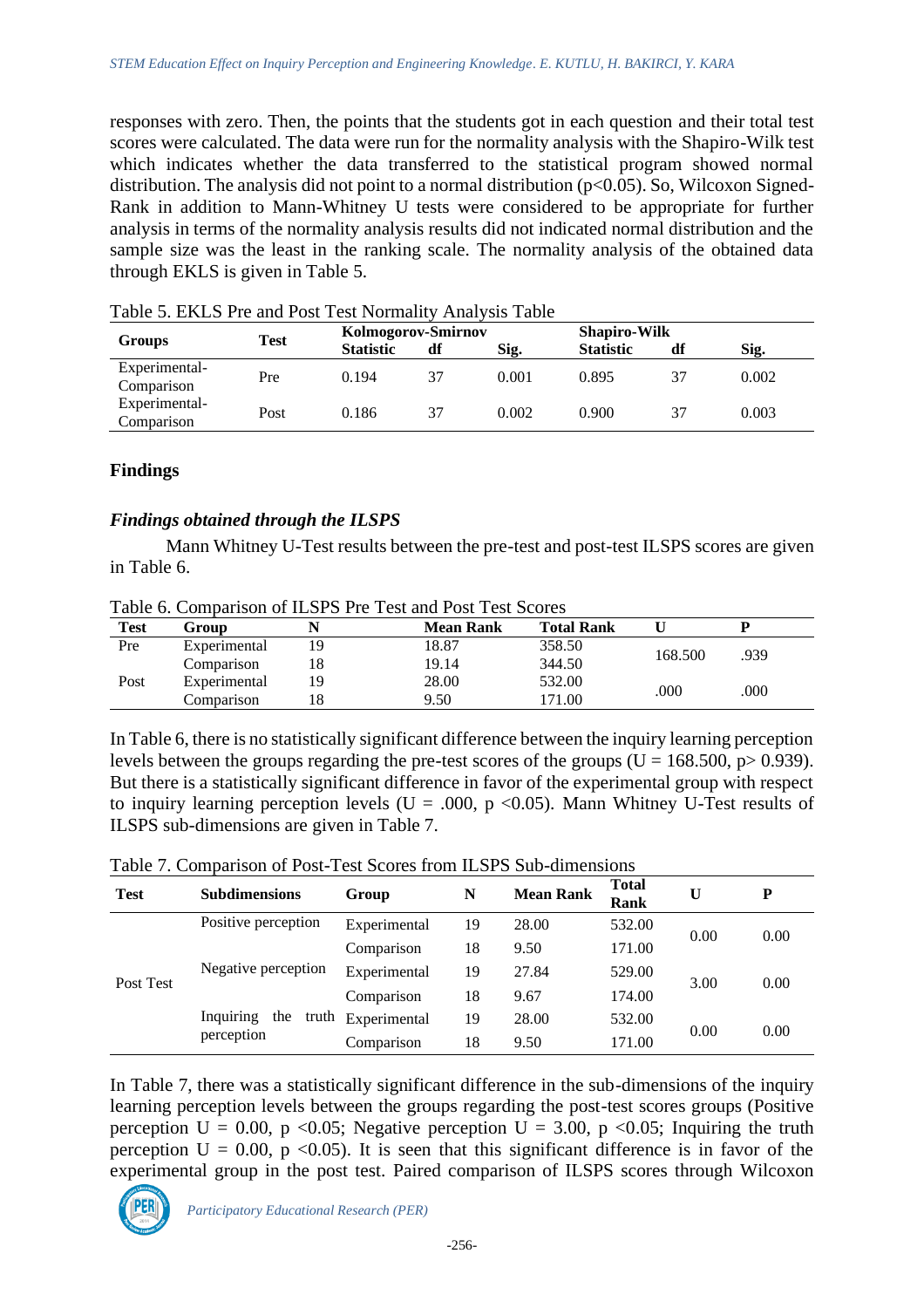| Group        | <b>Tests</b> | Rank     |    | <b>Mean Rank</b>         | <b>Total Rank</b> |         |      |
|--------------|--------------|----------|----|--------------------------|-------------------|---------|------|
| Experimental | Post<br>Pre  | Negative |    | .00                      | .00               |         |      |
|              |              | Positive | 19 | 10.00                    | 190.00            | $-3.82$ | .000 |
|              |              | Equal    |    | $\sim$                   | -                 |         |      |
| Comparison   | Post         | Negative |    | .00                      | .00               |         |      |
|              |              | Positive | 18 | 9.50                     | 171.00            | $-3.72$ | .000 |
|              | Pre          | Equal    |    | $\overline{\phantom{a}}$ |                   |         |      |

Signed Ranks Test results are given in Table 8.

| Table 8. Paired Comparison of ILPSP Pre and Post Test Scores |       |          |  |           |                   |  |  |  |
|--------------------------------------------------------------|-------|----------|--|-----------|-------------------|--|--|--|
| Group                                                        | Tests | Rank     |  | Mean Rank | <b>Total Rank</b> |  |  |  |
|                                                              |       | Negative |  |           | 00                |  |  |  |

As seen in Table 8, there is a significant difference between groups ILSPS pre-test and posttest scores of the students participating in the study (For the experimental group,  $z = 3.82$ , p  $\leq 0.05$ ; For the comparison group,  $z = 3.72$ ,  $p > 0.05$ ). Regarding the mean rank and rank scores of the difference scores, the observed difference is in favor of the positive ranks. The results of the Wilcoxon Signed Ranks Test between the pre and post-test scores of the ILSPS subdimensions are given in Table 9.

Table 9. Comparison of the scores from ILSPS Sub-Dimensions

| Group        | <b>Test</b> | <b>Subdimension</b> | Rank     | N              | <b>Mean</b><br>Rank | <b>Total</b><br>Rank | Z        | p    |
|--------------|-------------|---------------------|----------|----------------|---------------------|----------------------|----------|------|
| Experimental | Post<br>Pre | Positive perception | Negative | $\theta$       | 0.00                | 0.00                 | $-3.831$ | 0.00 |
|              |             |                     | Positive | 19             | 10.00               | 190.00               |          |      |
|              |             | Negative            | Negative | $\theta$       | 0.00                | 0.00                 | $-3.833$ | 0.00 |
|              |             | perception          | Positive | 19             | 10.00               | 190.00               |          |      |
|              |             | Inquiring the truth | Negative | $\theta$       | 0.00                | 0.00                 | $-3.834$ | 0.00 |
|              |             | perception          | Positive | 19             | 10.00               | 190.00               |          |      |
| Comparison   | Post<br>Pre | Positive perception | Negative | $\mathbf{0}$   | 0.00                | 0.00                 | $-3.737$ | 0.00 |
|              |             |                     | Positive | 18             | 9.50                | 171.00               |          |      |
|              |             | Negative            | Negative | $\overline{0}$ | 0.00                | 1.50                 | $-3.558$ | 0.00 |
|              |             | perception          | Positive | 18             | 9.50                | 151.50               |          |      |
|              |             | Inquiring the truth | Negative | $\overline{0}$ | 0.00                | 0.00                 | $-3.732$ |      |
|              |             | perception          | Positive | 18             | 9.50                | 171.00               |          | 0.00 |

In Table 9, there is a significant difference between the pre-test and post-test scores of with respect to sub-dimensions of ILSPS in groups (For the experimental group: Positive perception  $z = 3.831$ , p <0.05; Negative perception  $z = 3.833$ , p <0.05; Inquiring the truth perception,  $z =$ 3.834, p <0.05. For the comparison group: Positive perception  $z = 3.737$ , p <0.05; Negative perception  $z = 3.558$ , p <0.05; Inquiring the truth perception,  $z = 3.732$ , p <0.05).

## *Findings Obtained through the EKLS*

Mann Whitney U-test results regarding the significance between the EKLS are given in Table 10.

| Test | Group        |    | <b>Mean Rank</b> | <b>Total Rank</b> |         |       |
|------|--------------|----|------------------|-------------------|---------|-------|
| Pre  | Experimental | 19 | 20.71            | 393.50            | 138.500 | 0.318 |
|      | Comparison   | 18 | 17.19            | 309.50            |         |       |
| Post | Experimental | 19 | 22.92            | 435.50            | 96.500  | 0.022 |
|      | Comparison   | 18 | 14.86            | 267.50            |         |       |

Table 10. Comparison of EKLS Pre and Post-Test Scores

In Table 10, there was no statistically significant difference in terms of engineering knowledge

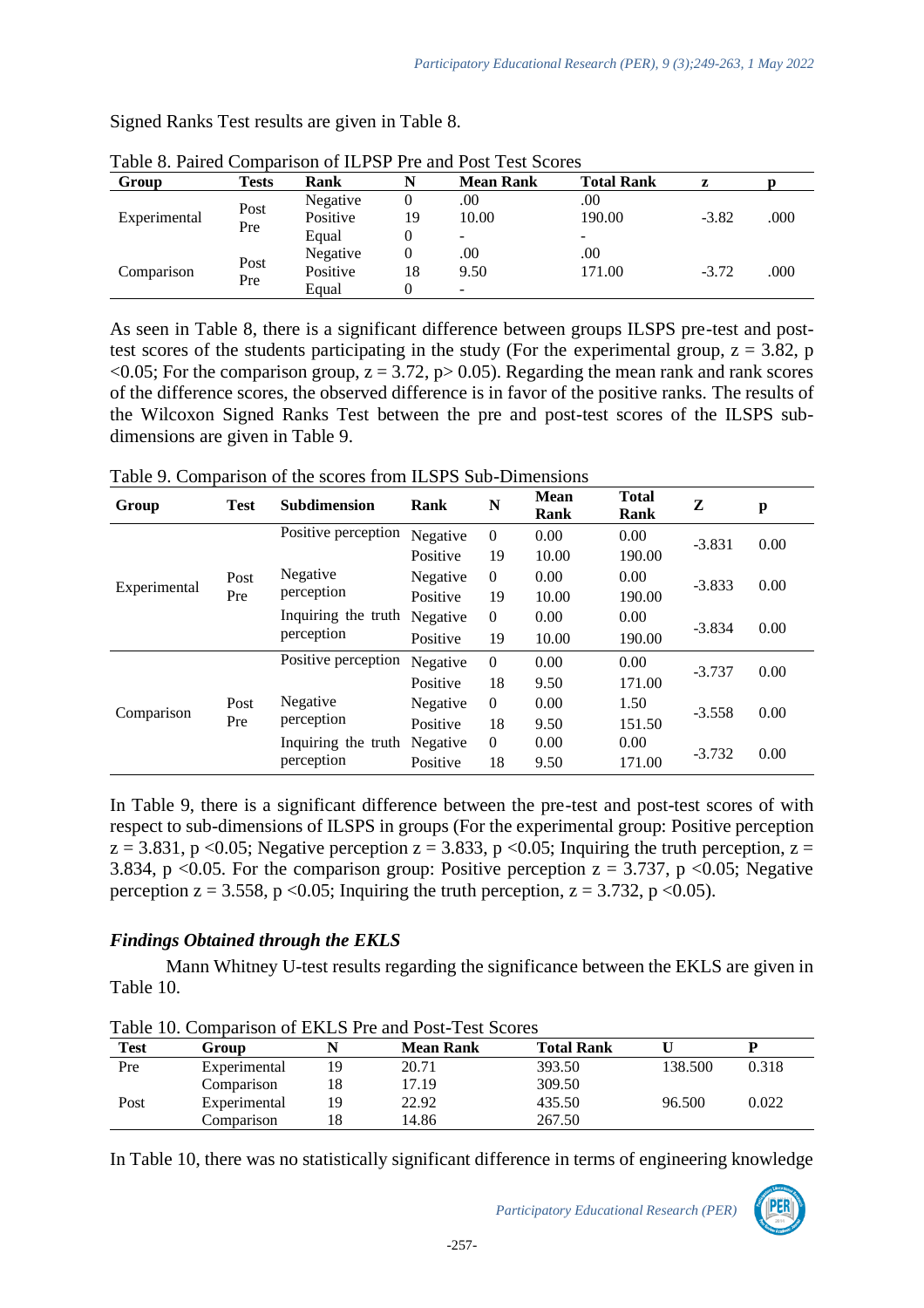levels between the groups for the pre-test scores (U = 138.500,  $p > 0.05$ ). Besides, there is a statistically significant difference regarding the post-test scores in terms of engineering knowledge (U = 96.500, p < 0.05). Considering the mean rank, it is understood that the students participating in STEM supported science education have higher engineering knowledge than the students who do not.

The results of the Wilcoxon Signed Ranks Test for the paired comparison of the EKLS are given in Table 11.

| Table 11. I alleg Combatison of ERES Scores<br>Group | <b>Tests</b> | Rank                          |         | <b>Mean Rank</b> | <b>Total Rank</b> | z     |       |
|------------------------------------------------------|--------------|-------------------------------|---------|------------------|-------------------|-------|-------|
| Experimental                                         | Post<br>Pre  | Negative                      | 3       | 6.00             | 18.00             | 1.968 | 0.049 |
|                                                      |              | Positive<br>Equal             | 10<br>6 | 7.30             | 73.00             |       |       |
| Comparison                                           | Post<br>Pre  | Negative<br>Positive<br>Equal | 5.<br>4 | 5.06<br>11.90    | 45.50<br>59.50    | 0.443 | 0.658 |

Table 11. Paired Comparison of EKLS scores

As seen in Table 11, there is a significant difference between the pre-test and post-test scores of the groups obtained from the EKLS ( $z = 1.968$  p < 0.05). Regarding the mean rank and rank scores of the difference scores, the observed difference is in favor of the positive ranks. However, there is no significant difference between the pre-test and post-test scores of the comparison group obtained from the engineering knowledge level scale  $(z = 0.443, p > 0.05)$ .

### **Discussion and Conclusion**

Before the implementation, the students were not significantly different with respect to inquiry learning skill perception levels. This result can be interpreted as the inquiry learning skill perception levels of the students were close to each other. It can be said that the students participating in the study come from the same environment, their demographic characteristics are close to each other, and they have received education and training under the same conditions until this process.

The post-test scores of the groups were significantly different with respect to inquiry learning skill perception levels in favor of the experimental group. So, the STEM supported science teaching was effective on students' perception of inquiry learning skills. This situation is thought to derive from the students following the engineering design process while doing the activities in STEM supported education. Because, while students are doing the "Leverage Design" activity, they experience the engineering design process such as scientific inquiry and research in addition to experiment set-up. Thus, the engineering design process has an effect on students' perception of inquiry learning skills. It is possible to find many studies supporting this result obtained in this study. In many studies on this subject, it has been found that students' inquiry skills and learn by doing and experiencing during the process have an effect on inquiry learning skills perception (Brunsell, 2012; Purzer et al., 2015). In the comparison group, the subjects were applied by following the steps of the 5E model, and the determined subjects were questioned by the students, especially in the exploration and transfer steps. For example, on leverage, the students questioned about recognizing, classifying and functions of the materials presented to them. The inquiry experience that students were exposed to during the learning process had an impact on their inquiry-based learning perceptions. When the literature is examined, it can be seen that the activities carried out by adopting the 5E model increase students' inquiry skills (Desouza, 2017).

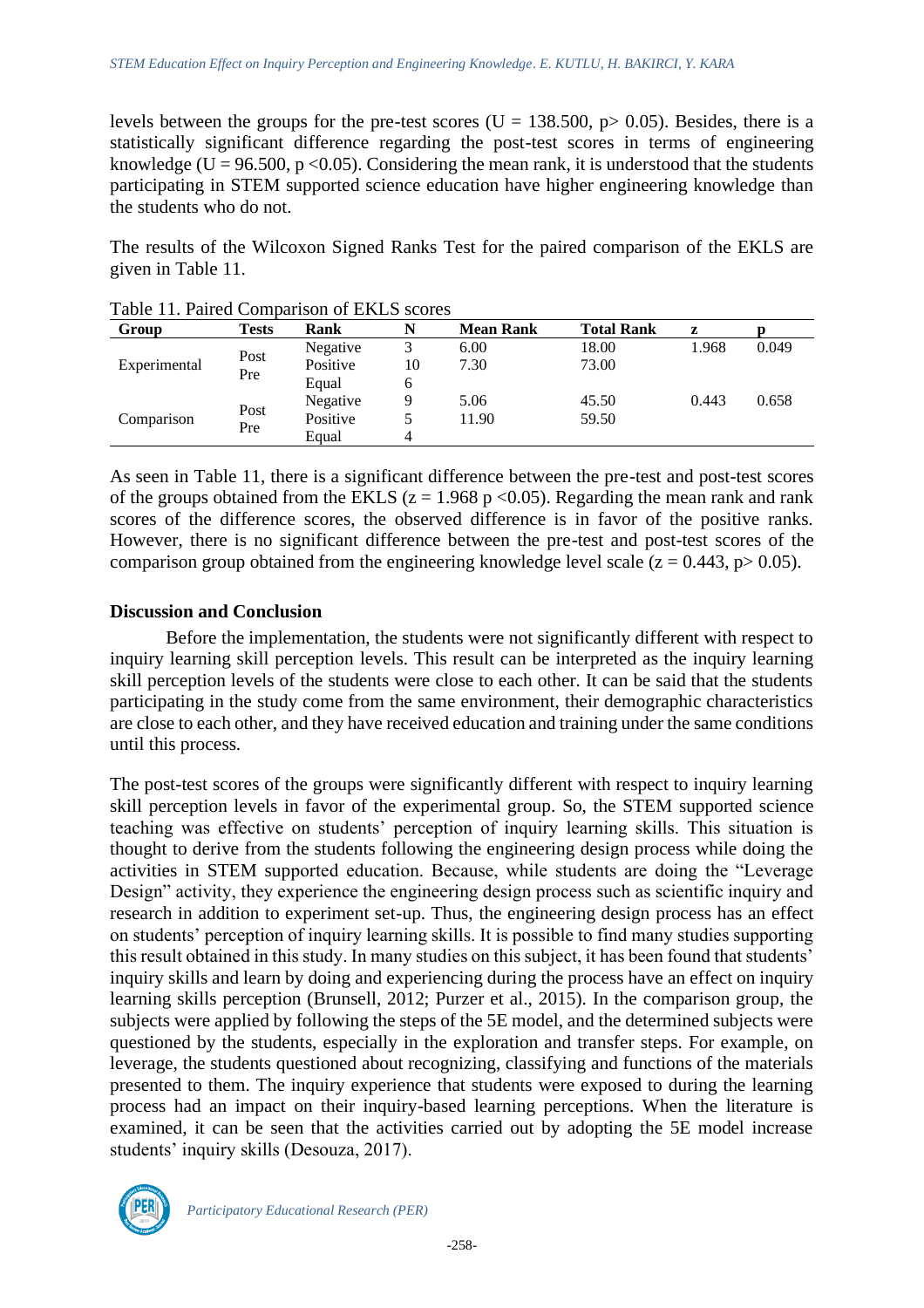It was determined that the significant difference before and after the implementation between the skills scores of students' inquiry learning perception levels between the groups in favor of post-test. The implementations were effective on inquiry learning skills. The emergence of such a result in the experimental group is possible to be derived from the STEM activities implemented to the experimental group were prepared according to the inquiry-based learning approach. The 5E learning model has an effect on inquiry learning skills due to its features such as the inclusion of inquiry-oriented questions in the activities applied in entrance, exploration and evaluation stages, and its ability to generate solutions appropriate to the problem situation. In addition, questioning the information to be used in the solution of the problem in the exploration step, investigating and analyzing it, in the evaluation step, questioning the information they learned and identifying the non-working parts of their designs may have revealed this difference or supported the questioning skill perception (Johns & Mentzer, 2016; Yıldırım, 2016). This situation is also thought to be effective in the emergence of this result, while the student was producing a solution proposal to the problem situation during the implementation period, showed a tendency to question against the problem and had the opportunity to solve the problem (Siew & Ambo, 2020). In many experimental studies in which STEM supported science teaching was performed, the test scores were significantly different from each other in favor of posttests (Kırıcı & Bakırcı, 2021). Thus, the obtained result coincides with the previous study results on this subject.

Before and after the implementation, the ILSPS scores of the comparison group were significantly different. Besides, the 5E learning model was effective on comparison group students' perception of inquiry learning skills. Discussions on the subject in the exploration step and open-ended questions about the inquiry skills included in the activities in the textbook used in the elaboration step are thought to be effective in the emergence of this situation (Akben & Köseoğlu, 2015; Changtong, Maneejak & Yasri, 2020).

In addition, the experimental group's pre-test scores were slightly different from comparison group with respect to engineering knowledge levels. This can be interpreted in the way that students are close and similar in terms of engineering knowledge levels. This similarity can be attributed to the close socioeconomic levels of the students or their taking lessons from the same teachers. This situation is seen as a situation that has emerged in many experimental studies (Capobianco, Radloff & Lehman, 2021; Kırıcı & Bakırcı, 2021).

Moreover, the experimental group's post-test scores were different from comparison group with respect to engineering knowledge levels. This revealed that STEM-supported science teaching in experimental group was effective on engineering knowledge levels. While developing STEM activities, the researcher's consideration of the engineering process cycle may have reflected in the elaboration step of the teaching (Bozkurt, 2014; Park, Park & Bates, 2018). The teaching process given to the students was carried out on STEM activities, taking into account the engineering integration process. In STEM activities, students were given a problem situation, they were asked to develop solution suggestions specific to this problem situation, they were asked to create a design suitable for the solution suggestions that they found and draw these designs. In this process, students' thinking like an engineer and making designs contributed to the emergence of this result (Astuti, Rusilowati & Subali, 2021; Ercan, 2014).

Furthermore, the experimental group scores were not significantly different before and after the implementation with respect to engineering knowledge levels. It indicates that STEMsupported science learning experienced provided to the experimental group was efficient at the engineering knowledge level of the eighth-grade students. This result underlines inclusion of

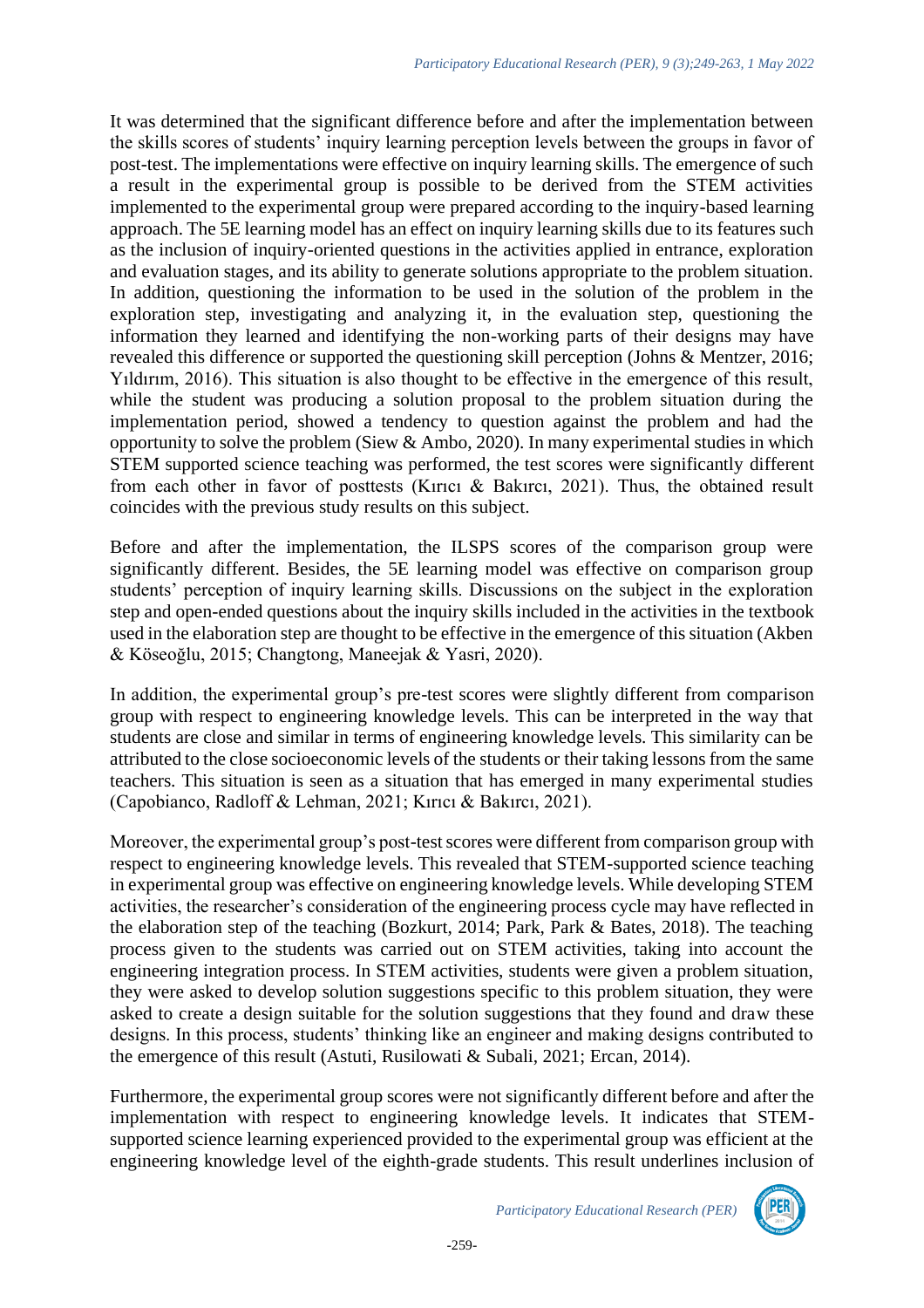engineering design process steps into STEM activities is effective in the emergence of this result (NRC, 2012; Ünlü & Dökme, 2017). This result may be occurred due to the implementations such as revealing the problem situation of STEM activities in the entrance step, developing possible solutions in the exploration step, determining the most appropriate solution in the explanation step with the discussion technique, making and testing the prototype in the elaboration step, and finally sharing and improving the prototype in the evaluation step (Spaulding, Kennedy, Rozsavölgyi & Colon, 2020).

Finally, the comparison group scores were not significantly different before and after the implementation with respect to engineering knowledge levels. This can be interpreted as the ineffectiveness of science teaching in the comparison group. It can be said that the fact that the students' thinking as an engineer is not emphasized due to the activities in the textbook do not completely include the engineering design process. Also, the activities of the 5E learning model, except for the exploration and elaboration step, were not suitable for the engineering design process, which may have led to this situation.

### *Implications*

Other units of the science course should also be studied in order to observe more clearly the views of STEM supported science teaching towards students' engineering knowledge levels, inquiry learning skills perceptions and STEM.

The study has only been conducted with eighth grade students, and studies should be conducted with students from different education levels. Studies should be carried out on the basis of mathematics, technology design courses and interdisciplinary approach in addition to the science course.

STEM workshops should be established in order to clearly see the effect of engineering and technology. Thus, better integration can be performed for engineering and technology disciplines.

#### **Acknowledgements**

This study was produced from the dissertation of Emine KUTLU for the master's degree titled "The impact of STEM-supported science teaching on the eighth-grade students' interrogative learning skills perception and engineering knowledge levels: The simple machines example".

## **References**

- Akben, N., & Köseoğlu, F. (2015). Inquiry-based learning and 5E model in laboratory practices: A professional development program for prospective classroom teachers. *Ankara University, Journal of Faculty of Educational Sciences*, *48*(1), 161-197.
- Astuti, N. H., Rusilowati, A., & Subali, B. (2021). STEM-based learning analysis to improve students' problem solving abilities in science subject: A literature review. *Journal of Innovative Science Education*, *10*(1), 79-86.
- Aydın, G., Saka, M., & Guzey, S. (2018). Engineering knowledge level measurement scale for students in grades 4 through 8. *Elementary Education Online*, *17*(2), 750-768.
- Balım, A. G., & Taşkoyan, S. N. (2007). Developing measurement of inquiry learning skills perception in science. *Journal of Buca Faculty of Education*, 21, 58- 63.
- Benek, I., & Akçay, B. (2022). The effects of socio-scientific STEM activities on  $21<sup>st</sup>$  century skills of middle school students. *Participatory Educational Research*, *9*(2), 25-52.



*Participatory Educational Research (PER)*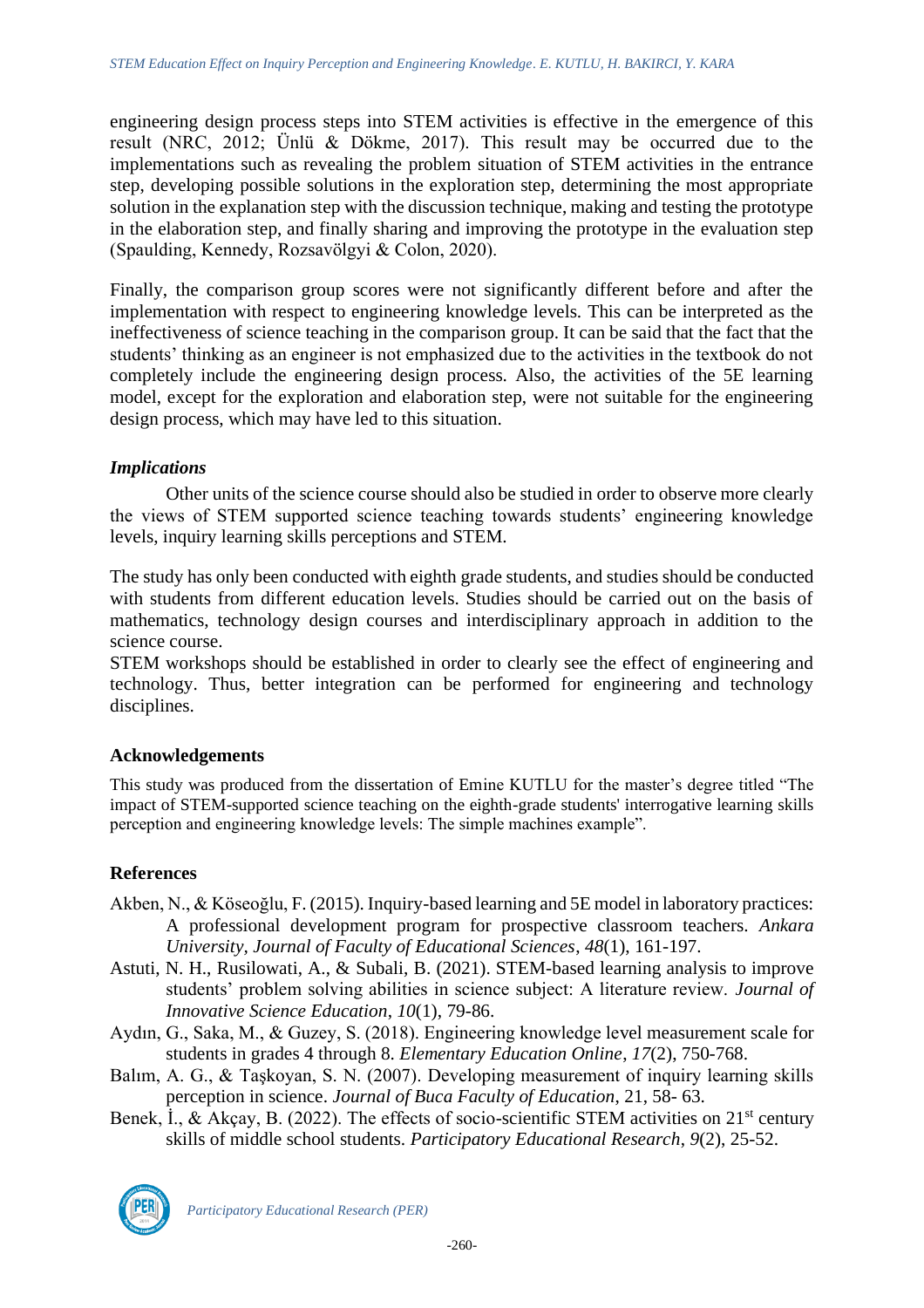- Bowen, B. & Shume, T. (2020). Developing workforce skills in K-12 classrooms: How teacher externships increase awareness of the critical role of effective communication. *Journal of STEM Education*, *21*(1), 73-80.
- Bozkurt, E. (2014). *The effect of engineering design-based science instruction on science teacher candidates' decision-making skills, science process skills and perceptions about the process* (Doctoral dissertation). Gazi University, Ankara.
- Brunsell, E. (2012). The engineering design process. https://www.teachengineering.org/k12engineering/designprocess. Date of access: 13.11.2021.
- Büyüköztürk, Ş. (2017). *Data analysis handbook for social sciences*. Ankara: Pegem Akademi Publishing.
- Bybee, R. W. (2010). Advancing STEM education: A 2020 vision. *Technology and Engineering Teacher*, *70*(1), 30–35.
- Capobianco, B. M., Radloff, J., & Lehman, J. D. (2021). Elementary science teachers' sensemaking with learning to implement engineering design and its impact on students' science achievement. *Journal of Science Teacher Education*, *32*(1), 39-61.
- Changtong, N., Maneejak, N., & Yasri, P. (2020). Approaches for Implementing STEM (Science, Technology, Engineering; Mathematics) Activities among Middle School Students in Thailand. *International Journal of Educational Methodology*, *6*(1), 185- 198.
- Çepni, S. (2011). *Introduction to research and project studies*. Trabzon: Celepler Printing.
- Çorlu, M. S., Capraro, R. M., & Capraro, M. M. (2014). Introducing STEM education: Implications for educating our teachers in the age of innovation. *Education and Science*, *39*(171), 74-85.
- Desouza, J. M. S. (2017). Conceptual play and science inquiry: using the 5E instructional model. *Pedagogies: An International Journal*, 12, 340 - 353.
- Dugger, W. E. (2010). Evolution of STEM in the United States. *Presented at the 6th Biennial International Conference on Technology Education Research*, Gold Coast, and Queensland.
- Ercan, S. (2014). *The usage of engineering practices in science education: Design based science learning* (Doctoral dissertation). Marmara University, İstanbul.
- Harwell, M., Moreno, M., Phillips, A., Guzey, S. S., Moore, T. J. & Roehrig, G. H. (2015). A study of STEM assessments in engineering, science and mathematics for elementary and middle school students. *School Science and Mathematics*, 115(2), 66-74.
- Hu, H.-W., Chiu, C.-H. & Chiou, G.-F. (2019). Effects of question stem on pupils' online questioning, science learning, and critical thinking, *The Journal of Educational Research*, *112* (4), 564-573.
- Johns, G., & Mentzer, N. (2016). STEM integration through design and inquiry. *Technology and Engineering Teacher*, *76*(3), 13.
- Kalaycı, Ş. (2005). *SPSS applied multivariate statistical techniques*. Ankara: Noble Publication Distribution.
- Kennedy, T. & Odell, M. (2014). Engaging students in STEM education. *Science Education International*, *25*(3), 246–258.
- Kırıcı, M. G. & Bakırcı, H. (2021). The effect of STEM supported research inquiry-based learning approach on the scientific creativity of 7<sup>th</sup> grade students. *Journal of Pedagogical Research*, 5(2), 19-35.
- Luo, T., So, W. W. M., Li, W. C., & Yao, J. (2021). The development and validation of a survey for evaluating primary students' self-efficacy in STEM activities. *Journal of Science Education and Technology*, *30*(3), 408-419.